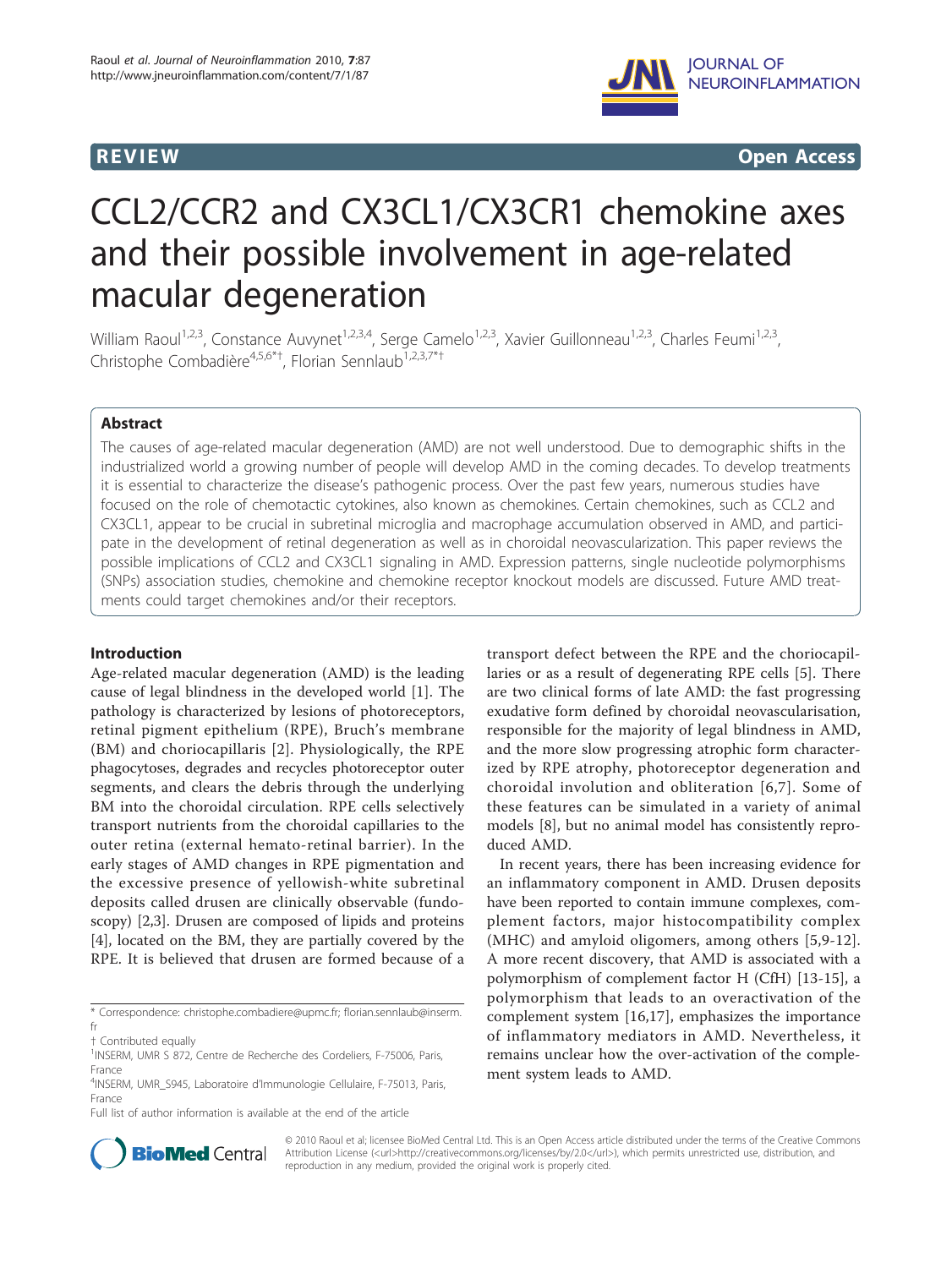Microglial cells (MC) are the resident macrophages of the central nervous system (CNS). In the eye they are only located in the inner retina [\[18](#page-5-0),[19\]](#page-5-0). The subretinal space is physiologically devoid of MCs or macrophages (Mo) in healthy young adult subjects. In AMD, MC and M $\varphi$  are activated [[9](#page-4-0),[20](#page-5-0)] and accumulate in the subretinal space [[19,21](#page-5-0)]. Interestingly, activated complement fraction C3 and C5 participate in neutrophil and macrophage recruitment to the subretinal space in a choroidal neovascularization model [[22\]](#page-5-0). A similar mechanism might participate in retinal/choroidal inflammation in AMD. The prolonged presence of  $MC/M\varphi$  in the subretinal space is associated with photoreceptor degeneration [[19,23](#page-5-0)] and the development of choroidal neovascularization in animal models [\[24,25\]](#page-5-0). This is possibly because  $MC/M\varphi$  are an important source of cytokines and angiogenic factors like VEGF [[26](#page-5-0),[27\]](#page-5-0). Interfering with subretinal  $MC/M\varphi$  accumulation might therefore be a promising avenue in the treatment of AMD, but the mechanisms of subretinal  $MC/M\varphi$  cell accumulation remain unclear.

Chemokines constitute a family of structurally related chemotactic cytokines that direct the migration of leukocytes throughout the body, both under physiological and pathological conditions [[28](#page-5-0)]. CCL2 signaling through CCR2, and CX3CL1 signaling through CX3CR1 are key factors in M $\varphi$  recruitment to a tissue lesion [\[29](#page-5-0),[30\]](#page-5-0). In this review, we discuss the possible role of CCL2/CCR2 and  $CX3CL1/CX3CR1$  axes in  $MC/M\varphi$  homeostasis in the healthy eye and in AMD. We review data describing the expression of these chemokines and their receptors in the retina, polymorphism studies in AMD, animal chemokine and chemokine receptor knockout models presenting drusen formation, and photoreceptor degeneration or choroidal neovascularisation.

CX3CL1, CX3CR1, CCR2 and CCL2 expression in the retina In the blood, chemokine receptors CCR2 and CX3CR1 identify two functional subsets of murine blood monocytes: "inflammatory" monocytes, which express both receptors, and non-inflammatory monocytes, which only express CX3CR1 [[31](#page-5-0)]. CCL2 and CX3CL1 released by tissue lesions participate in the recruitment of monocytes and in local inflammation [\[29,30](#page-5-0)].

CX3CL1 is an atypical chemokine. It is expressed as a transmembrane protein, which can be cleaved by proteases into a soluble form that has chemotactic properties [[32\]](#page-5-0). In its transmembrane form, CX3CL1 mediates integrine-like intracellular adhesion. Unlike many promiscuous chemokines, it only signals through the CX3CR1 receptor [\[33](#page-5-0)]. In the eye, it is constitutively expressed in retinal neurons and in the RPE [\[34](#page-5-0)] CX3CL1 can also be induced in microvascular endothelial cells [\[34](#page-5-0)]. In the retina, the vast majority of resident "quiescent" MCs express CX3CR1 in newborn (PN6) and adult mice (6 to 18 months) [\[19,35](#page-5-0)]. Immunohistochemistry reveals similar results in humans [[19](#page-5-0)]. Contrary to a previous report, the use of CX3CR1-specific antibody in humans and experiments with  $Cx3cr1^{GFP/+}$  mice [\[36\]](#page-5-0) failed to find significant CX3CR1 expression in RPE cells in vivo [[37](#page-5-0)]. MCs are the only cells in the retina that express CX3CR1 under physiological conditions.

CCL2 expression in the retina and RPE is very low in healthy young adult animals [[38\]](#page-5-0), but increases in acute inflammation [[23,39,40\]](#page-5-0), with aging [[38\]](#page-5-0) and under oxidative stress in the RPE [\[41](#page-5-0)].

Recent evidence suggests that subretinal  $MC/M\varphi$ induce CCL2 and CCL5 in the RPE [\[42\]](#page-5-0). CCL2 mainly signals through CCR2 [[43\]](#page-5-0). There is no direct evidence of CCR2 expression by retinal MCs or macrophages in the retina. However, it has been shown that CCL2/ CCR2 signaling is involved in monocyte or MC recruitment after laser injury [\[44](#page-5-0),[45\]](#page-5-0) and aging [[45\]](#page-5-0) in knockout mice. This suggests that CCR2-expressing monocytes or MCs are present at some point in these models. In the brain, CCR2 expression has been reported to be very low in healthy rat CNS microglia, but large numbers of CCR2 positive  $MC/M\varphi$  are found in acute inflammation [[46\]](#page-5-0). To summarize, CX3CL1 and CX3CR1 are constitutively and robustly expressed in the retina and might have a role in retinal homeostasis. In contrast, CCL2 is expressed at low levels in the healthy young adult, but increases with age and injury. A very recent clinical study shows that elevated intraocular CCL2 levels are associated with exudative AMD [[47](#page-5-0)]. CCL2 might therefore play a role in monocyte and microglial cell recruitment to the subretinal space with age and in AMD.

# CX3CR1, CCR2 and CCL2 single nucleotide polymorphisms (SNPs) AMD

Several studies have examined SNPs of the chemokine system and AMD susceptibility. The T280M allele of the CX3CR1 gene has been shown to be associated with AMD in a group of Caucasian patients recruited in the Washington D.C. area [\[37](#page-5-0)]. We replicated this association in a group of C-aucasian patients recruited in Paris [[19\]](#page-5-0) and a similar association has recently been found in Han Chinese patients recruited in Nantong [[48](#page-5-0)]. Previous studies show that the M280 polymorphism provokes loss of chemotaxis [[49\]](#page-5-0) or increases adherence to its ligand [[50\]](#page-5-0). Therefore, dysfunctional CX3CL1/ CX3CR1 signaling might play a role in AMD (see below). No evidence was found of an association between common genetic variations of CCR2, and CCL2 and AMD [\[51](#page-5-0)].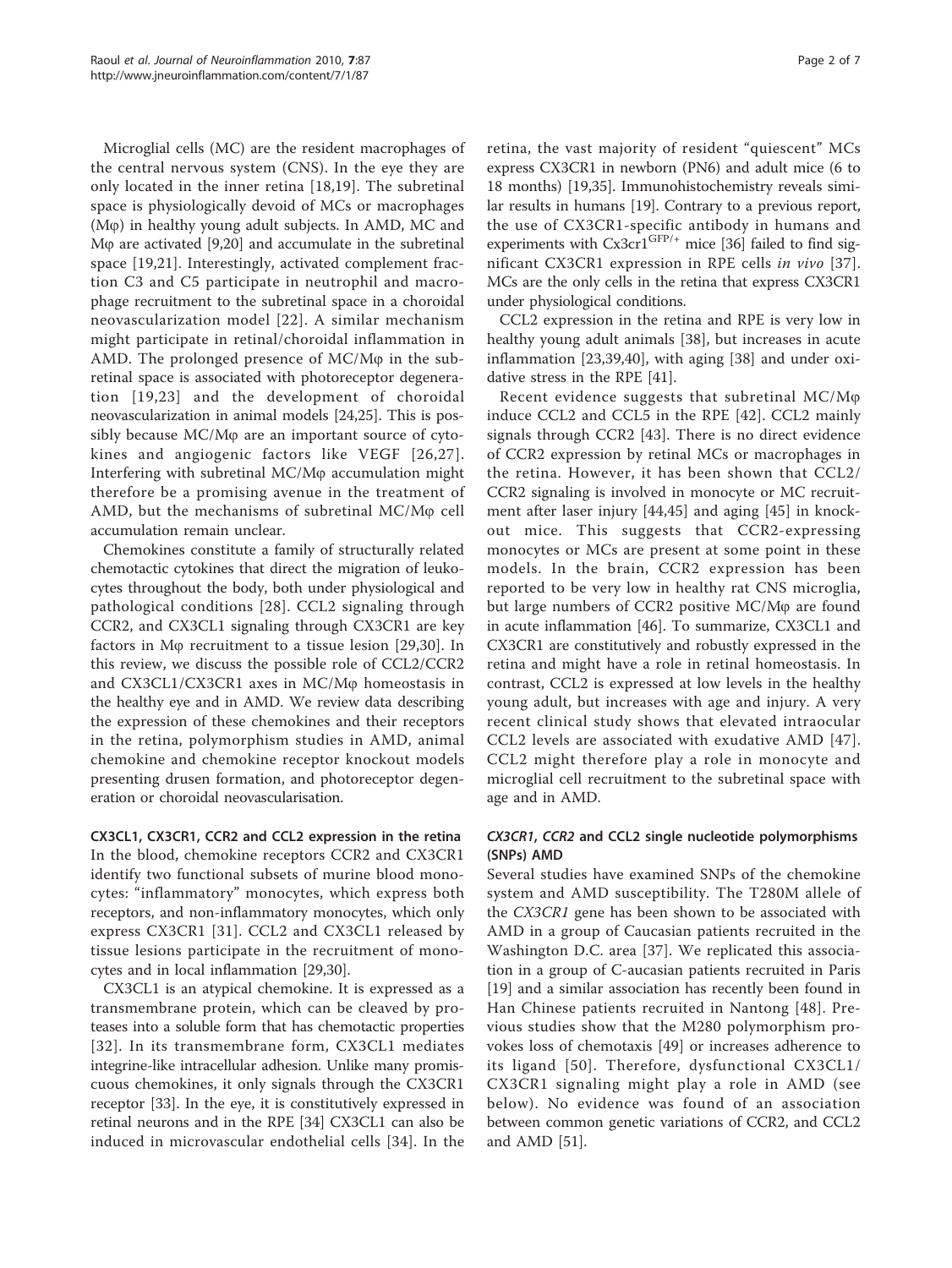# The  $Cx3cr1^{-/-}$  mouse model of AMD

As the T280M allele of the CX3CR1 leads to dysfunctional monocyte migration [[19\]](#page-5-0) and is associated with AMD [[19,37,48\]](#page-5-0), several groups have studied Cx3cr1<sup>-/-</sup> mice to decipher the effect of CX3CR1 dysfunction on ocular homeostasis. As with monocytes bearing the T280M allele, Cx3cr1<sup>-/-</sup> MCs display inhibited migration [[52\]](#page-5-0) when compared with CX3CR1 competent MCs. We have shown that  $Cx3cr1^{-/-}$  mice spontaneously accumulate subretinal  $MC/M\varphi$  with age in the absence of photoreceptor degeneration [[19\]](#page-5-0). Furthermore, an increased accumulation of subretinal  $MC/M\varphi$  is found after light injury in comparison to a wildtype control group [[53\]](#page-6-0). These results stand in sharp contrast to observations of inflamed peripheral tissue, where Cx3cr1-/- mice similar to other chemokine receptor knockouts present an inhibition of  $M\varphi$  accumulation [[30\]](#page-5-0).

It has since been recognized that subretinal  $MC/M\varphi$ also accumulate in wild type mice at a more advanced age [\[54](#page-6-0)], suggesting that dysfunction of certain chemokines and possible other factors accelerates a physiological process leading to  $MC/M\varphi$  accumulation at an earlier age in  $Cx3cr1^{-/-}$  mice as compared to controls. Ng et al. [[55\]](#page-6-0) showed that normal animal facility lighting conditions induced subretinal  $MC/M\varphi$  accumulation in the absence of photoreceptor degeneration in albino strains. Furthermore they show that subretinal MC/Mos are cleared from the subretinal space when light stimulus is removed. These observations suggest that MC/ Mos migrate to the subretinal space and are subsequently cleared once the stimulus is removed in the absence of primary pathological photoreceptor or RPE lesions. It remains unclear if this clearance is due to apoptosis of the subretinal  $MC/M\varphi$  or to migration from the subretinal space. In retinal degeneration, where severe degeneration occurs, we observed an egress of rhodopsin laden MC/Mos from the subretinal space [[53](#page-6-0)], suggesting that  $MC/M\varphi s$  can leave the subretinal space by migration. The migratory deficit observed in  $Cx3cr1^{-/-}$  microglia [[52](#page-5-0)] might contribute to the reduced clearance from the subretinal space and therefore accelerate the accumulation, as observed in aged  $Cx3cr1^{-/-}$ mice. Nevertheless, it cannot be excluded that reduced subretinal MC/M<sub>\p</sub> apoptosis plays a role in subretinal MC/M<sub>p</sub> accumulation.

In  $Cx3cr1^{-/-}$  mice, the resulting prolonged presence of subretinal MC/M<sub>(p</sub> in the subretinal space is associated with excessive  $OS$  phagocytosis by the  $MC/M\varphi s$ , which subsequently ingest intracellular lipids [\[19,](#page-5-0)[56\]](#page-6-0). These subretinal  $MC/M\varphi$  "foam cells" are the origin of the drusen-like deposits observed in the clinical observation of Cx3cr1-/-mice [[19\]](#page-5-0) and have recently been reported in Ccl2-/- mice [[45](#page-5-0)] (see below). Similarly, CX3CR1positive bloated subretinal microglial cells are found in the eyes of AMD patients [\[19,21](#page-5-0)]. Recent reports suggest that drusen appearance in patients with AMD is not solely caused by sub-RPE deposits, but also by subretinal drusenoid deposits [[57-59](#page-6-0)] not unlike the lesions observed in Cx3cr1<sup>- $\bar{l}$ - and Ccl2<sup>-/-</sup> mice. It is tempting to</sup> speculate that these drusenoid deposits are the consequence of accumulated debris from subretinal MC/M<sub>o</sub> "foam cell" apoptosis. In consequence, drusen might evolve from subretinal deposits which are subsequently covered by the RPE. There are several lines of evidence supporting this hypothesis: drusen contain numerous degenerating organelles, the origin of which may be sub-retinal MC/M<sub>(0</sub> [\[4](#page-4-0)]. Moreover, drusen contain CX3CR1, apolipoprotein E, complement factors, and the major histocompatibility complex (MHC) [[5,9](#page-4-0)-[12,](#page-4-0)[19\]](#page-5-0), all of which can be expressed by  $MC/M\varphi$  [[19,](#page-5-0)[60-62\]](#page-6-0). The debris and inflammatory proteins found in drusen may originate in part from MC/Mo additionally to RPE debris.

Another consequence of the prolonged presence of  $Cx3cr1^{-/-}$  MCs in the subretinal space is photoreceptor cell death [[19,](#page-5-0)[53\]](#page-6-0) and changes in RPE structure and dis-tribution [\[42\]](#page-5-0). In  $Cx3cr1^{-/-}$  mice on a pigmented C57Bl6 background, photoreceptor degeneration of about 25- 30% is observed in 18-month-old mice as compared to wild type C57BL6 mice and can be induced in twomonth-old  $Cx3cr1^{-/-}$  mice by exposure to 100 Klux for 10 min, which does not provoke degeneration in wild type C57BL6 mice [[19](#page-5-0)[,53](#page-6-0)].  $Cx3cr1^{-/-}$  mice on an albino Balb genetic background develop complete light-dependent photoreceptor degeneration by the age of four months in 12 h/24 h 100-500 lux (normal animal facility conditions). In a light-induced model that provokes near complete degeneration in pigmented C57Bl6 wild type animals this difference is no longer observed [[63\]](#page-6-0), suggesting that a maximal  $MC/M\varphi$  cell toxicity can be reached in wild type animals. Activated MC toxicity has been shown in photoreceptors in vitro [[64\]](#page-6-0) and in vivo [[23\]](#page-5-0). Neuronal cell toxicity caused by the prolonged presence of activated  $Cx3cr1^{-/-}$  MCs in the brain has been described as a mechanism of neurodegenerative diseases [[65](#page-6-0)]. Similar mechanisms may cause the degeneration observed in the  $Cx3cr1^{-/-}$  mice.

Additionally, Cx3cr1-/- mice develop increased MC/ Mo accumulation and choroidal neovascularization in comparison to controls in a laser-induced choroidal neovascularization (CNV) model, suggesting that the presence of subretinal MC/Mos contributes to a proan-giogenic environment [[19\]](#page-5-0). MC/Mos might produce proangiogenic factors themselves, but more importantly, they have been shown to induce MMP9 and VEGF expression in the RPE [[42](#page-5-0)]. This may help to explain the increase in CNV observed in  $Cx3cr1^{-/-}$  mice.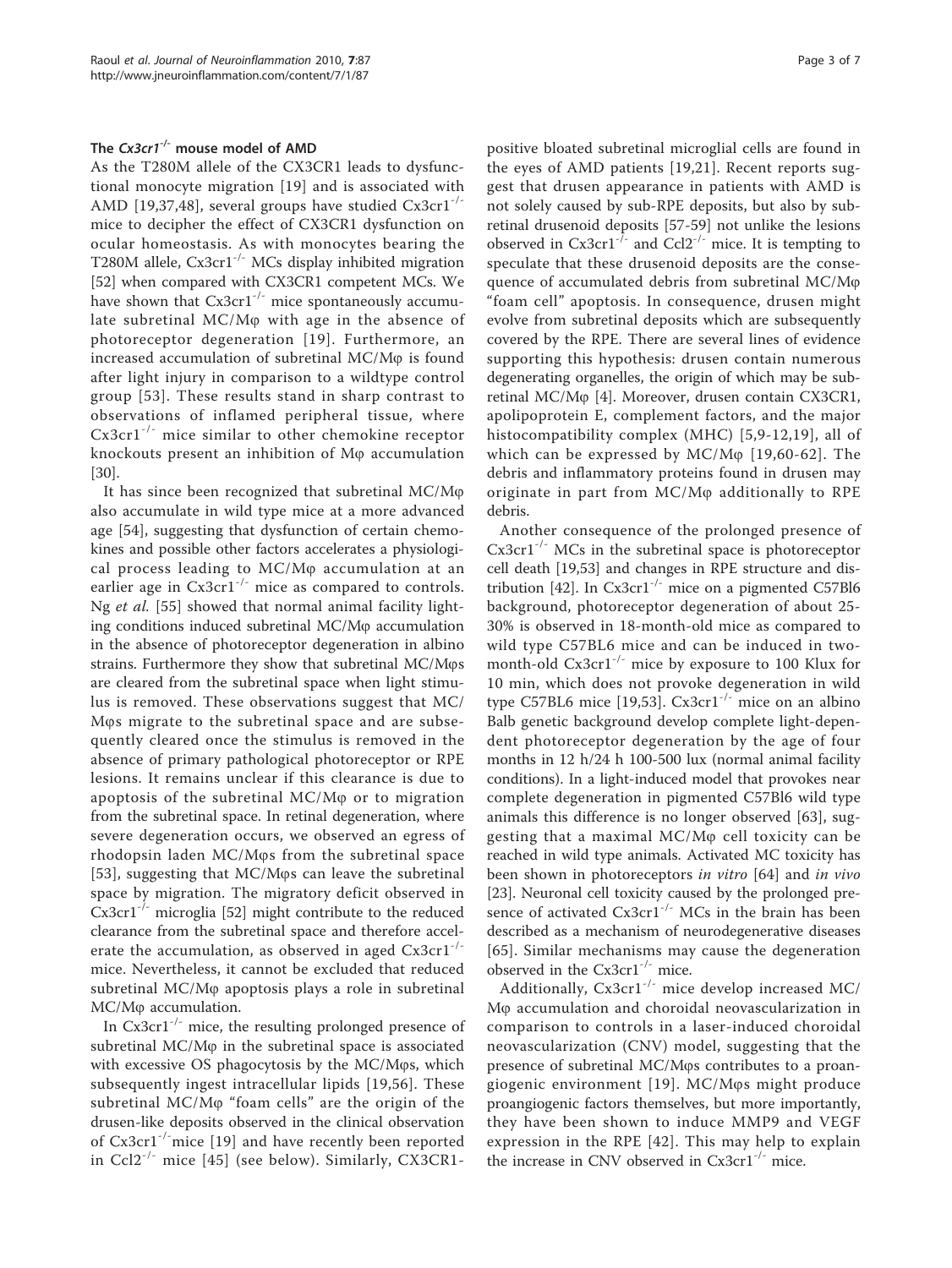In summary,  $Cx3cr1^{-/-}$  mice develop primary subretinal MC accumulation, possibly resulting from a migratory defect associated with CX3CR1 dysfunction. We have shown that the M280 polymorphism of CX3CR1, associated with AMD increases adherence to its ligand [[50\]](#page-5-0). The increased adherence to transmembraneous CX3CL1 abundantly present in the retina and RPE [\[34](#page-5-0)] significantly inhibits the mobility of monocytes expressing the CX3CR1-M280 variant [[19\]](#page-5-0). If similar alterations occur in vivo to MC/M $\varphi$ , the M280 polymorphism may cause excessive MC/M<sub>(p</sub> adherence to membraneanchored CX3CL1 in the retina and RPE [[34\]](#page-5-0) and reduce migration in response to other inflammatory chemoattractants. In subjects with the M280 polymorphism, clearance of  $MC/M\varphi s$  from the subretinal space (in response to soluble CX3CL1 or other chemoattractants) would thereby be inhibited, and subretinal  $MC/M\varphi$  accumulation might occur.

The prolonged presence of subretinal MC/Mos could thereby lead to subretinal drusenoid deposits, retinal and RPE degeneration, and an increase in CNV as observed in  $Cx3cr1^{-/-}$  mice. These results suggest that MC/M<sub>p</sub> accumulation in the subretinal space may be a driving force in the pathogenesis of AMD and not a mere consequence of primary RPE or photoreceptor disease.

# Ccl2<sup>-/-</sup> and Ccr2<sup>-/-</sup> mouse models of AMD

There are several reports using  $Ccl2^{-/-}$  or  $Ccr2^{-/-}$  mice in an attempt to decipher the inflammatory mechanisms of AMD. CCL2 is increased intraocularly in exudative AMD [\[47\]](#page-5-0) and in a mouse model of choroidal neovascu-larization [\[40\]](#page-5-0). Tsutsumi *et al.* [\[44\]](#page-5-0) reported that macrophages extracted from eyes undergoing the laserinduced CNV model are angiogenic and that the recruitment of MC/Mos to the injury site and subsequent CNV are reduced in Ccr2-/- mice. These results have since been corroborated in Ccl2<sup>-/-</sup> mice [[45\]](#page-5-0). Supporting this data is the repeated observation that macrophage depletion inhibits CNV [\[24,](#page-5-0)[66](#page-6-0)]. In contrast, Ambati et al. observed spontaneous CNV in 4 of 15 Ccl2<sup>-/-</sup> and 3 in 13  $Ccr2^{-1}$  mice older than 18 months of age, identified by angiographic leakage. Luhmann et al. were unable to detect spontaneous CNV by angiography or immunohistochemistry in 11 Ccl2<sup>-/-</sup> mice aged 16 to 25 months [\[45\]](#page-5-0), suggesting that CCL2 deficiency is not sufficient to induce spontaneous neovascularization. Ambati et al. also observed the spontaneous appearance of yellowish white subretinal deposits in fundoscopies of  $Ccl2^{-1}$  and  $Ccr2^{-1}$  mice aged 9 months and older, which they referred to as "drusen". The authors suggested that the deficiency in M<sub>\pereruitment</sub> through a CCL2-/CCR2-dependent pathway from choroidal circulation may prevent the clearance of accumulating debris in BM [[25\]](#page-5-0), which, over time, would lead to drusen formation. Luhmann et al. corroborated the spontaneous appearance of funduscopically observed autofluorescent lesions that resemble drusen in 16- to 25-month-old  $Ccl2^{-1}$  mice. However, these lesions are not caused by the sub-RPE extracellular deposits believed to be the origin of drusen appearance in humans. In fact, the anatomical equivalent of the lesions observed in Ccl2-/ mice was found to be bloated subretinal lipid MC/Mos detectable by immunohistochemistry [[45](#page-5-0)], similar to those described in  $Cx3cr1^{-/-}$  mice [\[19](#page-5-0),[56\]](#page-6-0). It is difficult to appreciate what structure led to the drusen-like lesions described by Ambati et al. [\[25](#page-5-0)] because immunohistochemical analysis of subretinal MC/Mos were not performed and no histological evidence of typical convex shaped local BM deposits are shown.

In terms of photoreceptor degeneration Ambati et al. [[25](#page-5-0)], using electron microscopy, observed pyknotic photoreceptor cell nuclei in 16-month-old Ccl2-/- mice but not in wild type animals. Nevertheless, the quantification of photoreceptor in 23- to 25-month-old mice performed by Luhmann et al. [\[45\]](#page-5-0) showed no significant degeneration in  $Col2^{-/-}$  mice as compared to wild type congeners, suggesting that Ccl2 invalidation does not lead to significant photoreceptor degeneration.

The conclusion drawn from Ambati's data [[25\]](#page-5-0), that AMD develops because of a CCR2-dependent macrophage recruitment deficit and therefore a hypoinflammatory state, is in contradiction with a recent report of increased intraocular CCL2 levels in AMD [[47](#page-5-0)] and abundant evidence of  $MC/M\varphi$  accumulation in AMD [[9,](#page-4-0)[19-21](#page-5-0)]. Further studies are needed to identify the additional factors that led to the discrepancy of Luhmann et al.'s and Ambati et al.'s results.

# The Ccl2<sup>-/-</sup>Cx3cr1<sup>-/-</sup> mouse model of AMD

Tuo et al. [\[37](#page-5-0)] were the first to describe an association between the T280M Cx3cr1 allele and AMD in 2004. Shortly thereafter, Ambati et al. [[25\]](#page-5-0) reported that  $Ccl2^{-/-}$  and  $Ccr2^{-/-}$  mice develop AMD-like features at an advanced age. In an attempt to accelerate the development of AMD-like features, Tuo et al. [[67\]](#page-6-0) generated  $Ccl2^{-1}$ <sup>-</sup> $Cx3cr1^{-1}$  mice that indeed develop "drusen," pigment alterations, and retinal degeneration by the age of 6 weeks in 100% of mice. Nevertheless, independently generated Ccl2<sup>-/-</sup>Cx3cr1<sup>-/-</sup> mice in our laboratory do not present any of these features at 6 weeks of age, and are indistinguishable from  $Ccl2^{-/-}$ ,  $Cx3cr1^{-/-}$  and wild type animals. Tuo and Chan [\[68](#page-6-0)] also reported an abnormal mendelian segregation of the  $Ccl2^{-/-}Cx3cr1^{-/-}$  genotype, poor reproduction, and progressive patchy skin depigmentation, all of which we have not encountered in the generation of our  $\text{Col2}^{-/-} \text{Cx3} \text{cr1}^{-/-}$  mice [[29\]](#page-5-0). Tuo et al. [[68\]](#page-6-0) selected the founding breeding pair of their  $Ccl2^{-1}$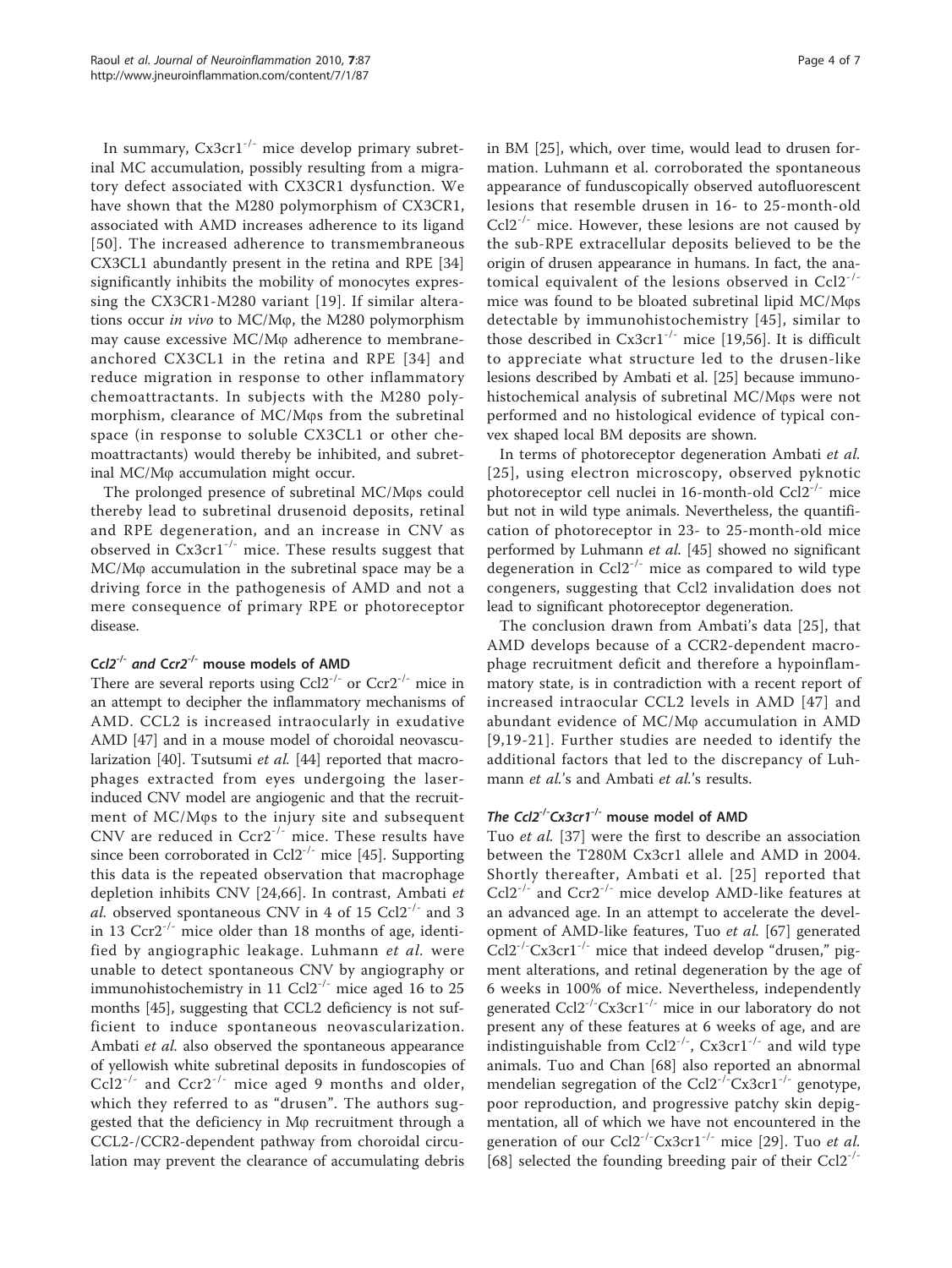<span id="page-4-0"></span>Cx3cr1-/- mice "with the most retinal drusen-like lesions". By selecting the founding breeding pair for AMD-like features, the authors may have selected animals genetically predisposed to these lesions independent of their Ccl2 or Cx3cr1 invalidation. The nonreproducibility of the ocular and systemic features in our  $Ccl2^{-1}$ <sup>-</sup> $Cx3cr1^{-1}$  mice, in which the breeding pairs were not selected for any feature other than the genetic invalidation of Ccl2 and Cx3cr1, suggests this is the case. The conclusions concerning the implication of CCL2 in the phenotype of this mouse strain should therefore be taken with caution.

## Conclusions and perspectives

CX3CL1 and CX3CR1 are robustly expressed in the healthy retina. Their dysfunction leads to subretinal MC/M<sub>\p</sub> accumulation with deleterious effects to the RPE and photoreceptors. The association of AMD with a polymorphism in the Cx3cr1 gene, leading to a dysfunctional CX3CR1 protein, and the observation that MC/M $\varphi$ s accumulate in the subretinal space in AMD suggests that dysfunctional CX3CL1/CX3CR1 signaling might play a role in the pathogenesis of AMD. However, the mechanism that leads to the  $MC/M\varphi$  accumulation remains obscure and further research is needed to identify the implicated actors.

In contrast, CCL2 and CCR2 expression in the healthy retina is low. Injuries, such as laser impacts or retinal detachment, lead to a CCL2/CCR2 dependent recruitment of MC/M<sub>\p</sub> to the subretinal space with deleterious effects to the photoreceptors and to the progression of CNV [[23,44\]](#page-5-0). A recent clinical study that shows an association of increased intraocular CCL2 levels and AMD [[47](#page-5-0)] supports the possible involvement of CCL2 in the pathogenesis of AMD. It is not well understood if CCR2 is expressed in the healthy retina. The observation that Ccl2<sup>-/-</sup> mice also develop subretinal MC/M $\varphi$  accumulation at a later stage might indicate an age-dependent shift in populations of CX3CR1 + CCR2- microglia to CX3CR1 + CCR2 + microglia and that at this later stage, CCL2/CCR2 signaling is implicated in the clearance of subretinal MC/Mos similar to the phenomenon observed in  $Cx3cr1^{-/-}$  mice. These results would suggest that the inhibition of CCL2/CCR2 signaling might have a beneficial effect on CNV formation and MC/M<sub>p</sub> associated photoreceptor degeneration at an early stage of AMD. More research is needed to determine if CCL2/ CCR2 inhibition is beneficial at a later stage.

#### Acknowledgements

This work was supported by grants from INSERM, ANR "blanc" (AO5120DD), European Grant "Innochem" (LSHB-CT-2005-518167), ANR "Maladies Neurologiques et Maladies Psychiatriques" (R08098DS) and ERC starting Grant (ERC-2007 St.G. 210345). C.C. and F.S. are recipients of a contract «

Interface » from Assistance Publique-Hopitaux de Paris. We thank Christopher Murray for critical review of the manuscript.

#### Author details

<sup>1</sup>INSERM, UMR S 872, Centre de Recherche des Cordeliers, F-75006, Paris, France. <sup>2</sup>UPMC Univ Paris 06, UMR S 872, F-75006, Paris, France. <sup>3</sup>Université Paris Descartes, UMR S 872, F-75006, Paris, France. <sup>4</sup>INSERM, UMR\_S945, Laboratoire d'Immunologie Cellulaire, F-75013, Paris, France. <sup>5</sup>UPMC Univ Paris 06, UMR\_S945, F-75006, Paris, France. <sup>6</sup>AP-HP, Groupe hospitalier Pitié-Salpétrière, Service d'Immunologie, F-75013, Paris, France. 7AP-HP, Hôtel Dieu, Service d'Ophtalmologie, F-75001, Paris, France.

#### Authors' contributions

WR, CA, SC, XG, CF and CC contributed to the writing of different sections of the manuscript. FS wrote the manuscript. All authors have read and approved the final version of the manuscript.

#### Competing interests

The authors declare that they have no competing interests.

Received: 20 October 2010 Accepted: 2 December 2010 Published: 2 December 2010

#### References

- 1. Klein R, Peto T, Bird A, Vannewkirk MR: [The epidemiology of age-related](http://www.ncbi.nlm.nih.gov/pubmed/15013873?dopt=Abstract) [macular degeneration.](http://www.ncbi.nlm.nih.gov/pubmed/15013873?dopt=Abstract) Am J Ophthalmol 2004, 137:486-495.
- 2. Sarks SH: [Ageing and degeneration in the macular region: a clinico](http://www.ncbi.nlm.nih.gov/pubmed/952802?dopt=Abstract)[pathological study.](http://www.ncbi.nlm.nih.gov/pubmed/952802?dopt=Abstract) Br J Ophthalmol 1976, 60:324-341.
- 3. Bird AC, Bressler NM, Bressler SB, Chisholm IH, Coscas G, Davis MD, de Jong PT, Klaver CC, Klein BE, Klein R, et al: [An international classification](http://www.ncbi.nlm.nih.gov/pubmed/7604360?dopt=Abstract) [and grading system for age-related maculopathy and age-related](http://www.ncbi.nlm.nih.gov/pubmed/7604360?dopt=Abstract) [macular degeneration. The International ARM Epidemiological Study](http://www.ncbi.nlm.nih.gov/pubmed/7604360?dopt=Abstract) [Group.](http://www.ncbi.nlm.nih.gov/pubmed/7604360?dopt=Abstract) Surv Ophthalmol 1995, 39:367-374.
- 4. Farkas TG, Sylvester V, Archer D: [The ultrastructure of drusen.](http://www.ncbi.nlm.nih.gov/pubmed/5091118?dopt=Abstract) Am J Ophthalmol 1971, 71:1196-1205.
- 5. Hageman GS, Luthert PJ, Victor Chong NH, Johnson LV, Anderson DH, Mullins RF: [An integrated hypothesis that considers drusen as](http://www.ncbi.nlm.nih.gov/pubmed/11587915?dopt=Abstract) [biomarkers of immune-mediated processes at the RPE-Bruch](http://www.ncbi.nlm.nih.gov/pubmed/11587915?dopt=Abstract)'s [membrane interface in aging and age-related macular degeneration.](http://www.ncbi.nlm.nih.gov/pubmed/11587915?dopt=Abstract) Prog Retin Eye Res 2001, 20:705-732.
- 6. Klein R, Klein BE, Knudtson MD, Meuer SM, Swift M, Gangnon RE: [Fifteen](http://www.ncbi.nlm.nih.gov/pubmed/17270675?dopt=Abstract)[year cumulative incidence of age-related macular degeneration: the](http://www.ncbi.nlm.nih.gov/pubmed/17270675?dopt=Abstract) [Beaver Dam Eye Study.](http://www.ncbi.nlm.nih.gov/pubmed/17270675?dopt=Abstract) Ophthalmology 2007, 114:253-262.
- 7. van Leeuwen R, Klaver CC, Vingerling JR, Hofman A, de Jong PT: [The risk](http://www.ncbi.nlm.nih.gov/pubmed/12695249?dopt=Abstract) [and natural course of age-related maculopathy: follow-up at 6 1/2 years](http://www.ncbi.nlm.nih.gov/pubmed/12695249?dopt=Abstract) [in the Rotterdam study.](http://www.ncbi.nlm.nih.gov/pubmed/12695249?dopt=Abstract) Arch Ophthalmol 2003, 121:519-526.
- 8. Ramkumar HL, Zhang J, Chan CC: [Retinal ultrastructure of murine models](http://www.ncbi.nlm.nih.gov/pubmed/20206286?dopt=Abstract) [of dry age-related macular degeneration \(AMD\).](http://www.ncbi.nlm.nih.gov/pubmed/20206286?dopt=Abstract) Prog Retin Eye Res 2010, 29:169-190.
- 9. van der Schaft TL, Mooy CM, de Bruijn WC, de Jong PT: [Early stages of](http://www.ncbi.nlm.nih.gov/pubmed/8218037?dopt=Abstract) [age-related macular degeneration: an immunofluorescence and electron](http://www.ncbi.nlm.nih.gov/pubmed/8218037?dopt=Abstract) [microscopy study.](http://www.ncbi.nlm.nih.gov/pubmed/8218037?dopt=Abstract) Br J Ophthalmol 1993, 77:657-661.
- 10. Mullins RF, Russell SR, Anderson DH, Hageman GS: [Drusen associated with](http://www.ncbi.nlm.nih.gov/pubmed/10783137?dopt=Abstract) [aging and age-related macular degeneration contain proteins common](http://www.ncbi.nlm.nih.gov/pubmed/10783137?dopt=Abstract) [to extracellular deposits associated with atherosclerosis, elastosis,](http://www.ncbi.nlm.nih.gov/pubmed/10783137?dopt=Abstract) [amyloidosis, and dense deposit disease.](http://www.ncbi.nlm.nih.gov/pubmed/10783137?dopt=Abstract) FASEB J 2000, 14:835-846.
- 11. Luibl V, Isas JM, Kayed R, Glabe CG, Langen R, Chen J: [Drusen deposits](http://www.ncbi.nlm.nih.gov/pubmed/16453022?dopt=Abstract) [associated with aging and age-related macular degeneration contain](http://www.ncbi.nlm.nih.gov/pubmed/16453022?dopt=Abstract) [nonfibrillar amyloid oligomers.](http://www.ncbi.nlm.nih.gov/pubmed/16453022?dopt=Abstract) J Clin Invest 2006, 116:378-385.
- 12. Johnson LV, Leitner WP, Staples MK, Anderson DH: [Complement activation](http://www.ncbi.nlm.nih.gov/pubmed/11846519?dopt=Abstract) [and inflammatory processes in Drusen formation and age related](http://www.ncbi.nlm.nih.gov/pubmed/11846519?dopt=Abstract) [macular degeneration.](http://www.ncbi.nlm.nih.gov/pubmed/11846519?dopt=Abstract) Exp Eye Res 2001, 73:887-896.
- 13. Edwards AO, Ritter R, Abel KJ, Manning A, Panhuysen C, Farrer LA: [Complement factor H polymorphism and age-related macular](http://www.ncbi.nlm.nih.gov/pubmed/15761121?dopt=Abstract) [degeneration.](http://www.ncbi.nlm.nih.gov/pubmed/15761121?dopt=Abstract) Science 2005, 308:421-424.
- 14. Haines JL, Hauser MA, Schmidt S, Scott WK, Olson LM, Gallins P, Spencer KL, Kwan SY, Noureddine M, Gilbert JR, et al: [Complement factor H variant](http://www.ncbi.nlm.nih.gov/pubmed/15761120?dopt=Abstract) [increases the risk of age-related macular degeneration.](http://www.ncbi.nlm.nih.gov/pubmed/15761120?dopt=Abstract) Science 2005, 308:419-421.
- 15. Klein RJ, Zeiss C, Chew EY, Tsai JY, Sackler RS, Haynes C, Henning AK, SanGiovanni JP, Mane SM, Mayne ST, et al: [Complement factor H](http://www.ncbi.nlm.nih.gov/pubmed/15761122?dopt=Abstract)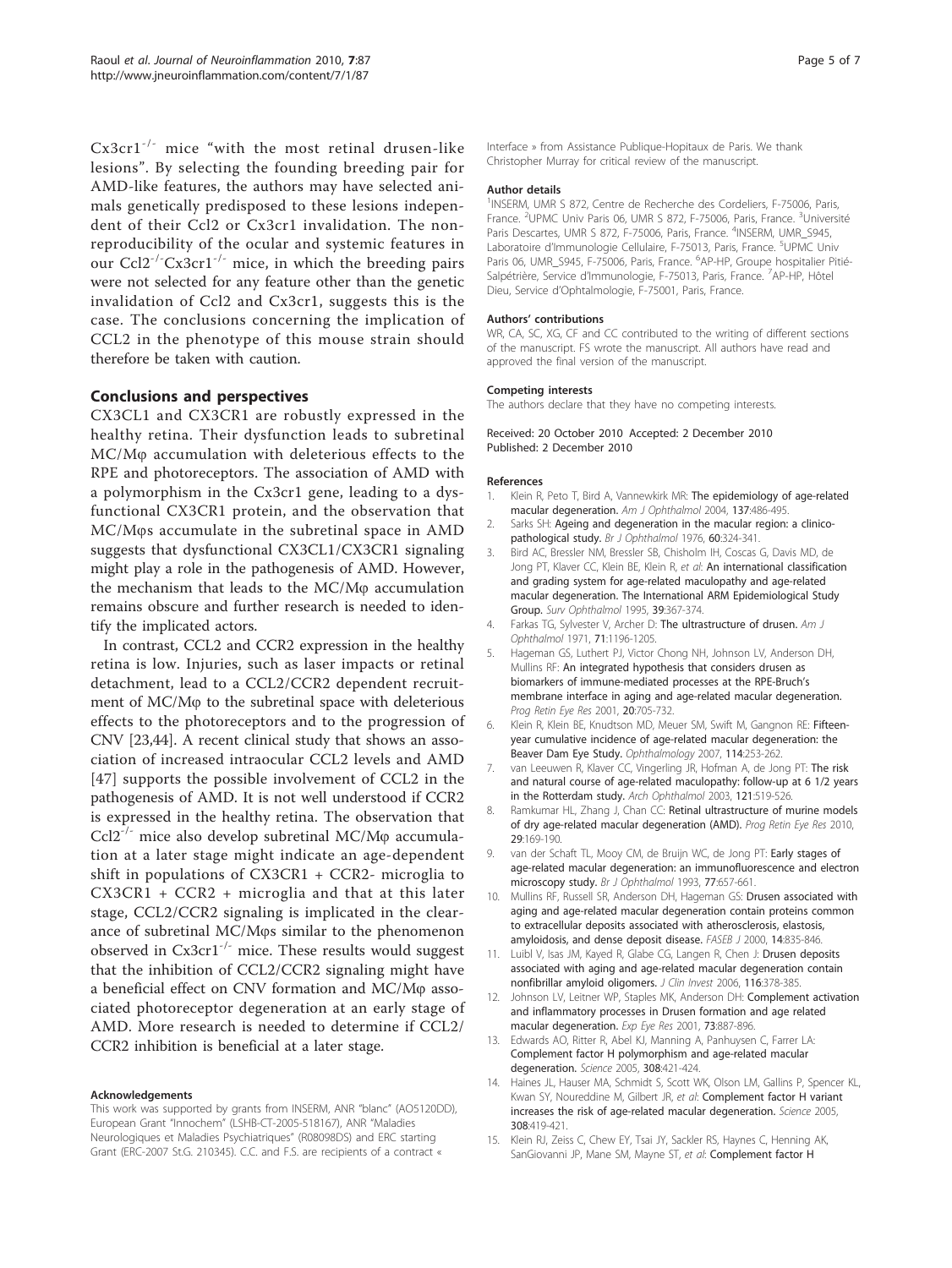<span id="page-5-0"></span>[polymorphism in age-related macular degeneration.](http://www.ncbi.nlm.nih.gov/pubmed/15761122?dopt=Abstract) Science 2005, 308:385-389.

- 16. Ormsby RJ, Ranganathan S, Tong JC, Griggs KM, Dimasi DP, Hewitt AW, Burdon KP, Craig JE, Hoh J, Gordon DL: [Functional and structural](http://www.ncbi.nlm.nih.gov/pubmed/18263814?dopt=Abstract) [implications of the complement factor H Y402H polymorphism](http://www.ncbi.nlm.nih.gov/pubmed/18263814?dopt=Abstract) [associated with age-related macular degeneration.](http://www.ncbi.nlm.nih.gov/pubmed/18263814?dopt=Abstract) Invest Ophthalmol Vis Sci 2008, 49:1763-1770.
- 17. Hakobyan S, Harris CL, van den Berg CW, Fernandez-Alonso MC, de Jorge EG, de Cordoba SR, Rivas G, Mangione P, Pepys MB, Morgan BP: [Complement factor H binds to denatured rather than to native](http://www.ncbi.nlm.nih.gov/pubmed/18786923?dopt=Abstract) [pentameric C-reactive protein.](http://www.ncbi.nlm.nih.gov/pubmed/18786923?dopt=Abstract) J Biol Chem 2008, 283:30451-30460.
- 18. Xu H, Chen M, Forrester JV: [Para-inflammation in the aging retina.](http://www.ncbi.nlm.nih.gov/pubmed/19560552?dopt=Abstract) Prog Retin Eye Res 2009, 28:348-368.
- 19. Combadiere C, Feumi C, Raoul W, Keller N, Rodero M, Pezard A, Lavalette S, Houssier M, Jonet L, Picard E, et al: [CX3CR1-dependent subretinal](http://www.ncbi.nlm.nih.gov/pubmed/17909628?dopt=Abstract) [microglia cell accumulation is associated with cardinal features of age](http://www.ncbi.nlm.nih.gov/pubmed/17909628?dopt=Abstract)[related macular degeneration.](http://www.ncbi.nlm.nih.gov/pubmed/17909628?dopt=Abstract) J Clin Invest 2007, 117:2920-2928.
- 20. Penfold PL, Liew SC, Madigan MC, Provis JM: [Modulation of major](http://www.ncbi.nlm.nih.gov/pubmed/9331276?dopt=Abstract) [histocompatibility complex class II expression in retinas with age-related](http://www.ncbi.nlm.nih.gov/pubmed/9331276?dopt=Abstract) [macular degeneration.](http://www.ncbi.nlm.nih.gov/pubmed/9331276?dopt=Abstract) Invest Ophthalmol Vis Sci 1997, 38:2125-2133.
- 21. Gupta N, Brown KE, Milam AH: [Activated microglia in human retinitis](http://www.ncbi.nlm.nih.gov/pubmed/12634111?dopt=Abstract) [pigmentosa, late-onset retinal degeneration, and age-related macular](http://www.ncbi.nlm.nih.gov/pubmed/12634111?dopt=Abstract) [degeneration.](http://www.ncbi.nlm.nih.gov/pubmed/12634111?dopt=Abstract) Exp Eye Res 2003, 76:463-471.
- 22. Nozaki M, Raisler BJ, Sakurai E, Sarma JV, Barnum SR, Lambris JD, Chen Y, Zhang K, Ambati BK, Baffi JZ, Ambati J: [Drusen complement components](http://www.ncbi.nlm.nih.gov/pubmed/16452172?dopt=Abstract) [C3a and C5a promote choroidal neovascularization.](http://www.ncbi.nlm.nih.gov/pubmed/16452172?dopt=Abstract) Proc Natl Acad Sci USA 2006, 103:2328-2333.
- 23. Nakazawa T, Hisatomi T, Nakazawa C, Noda K, Maruyama K, She H, Matsubara A, Miyahara S, Nakao S, Yin Y, et al: [Monocyte chemoattractant](http://www.ncbi.nlm.nih.gov/pubmed/17284607?dopt=Abstract) [protein 1 mediates retinal detachment-induced photoreceptor](http://www.ncbi.nlm.nih.gov/pubmed/17284607?dopt=Abstract) [apoptosis.](http://www.ncbi.nlm.nih.gov/pubmed/17284607?dopt=Abstract) Proc Natl Acad Sci USA 2007, 104:2425-2430.
- 24. Espinosa-Heidmann DG, Suner IJ, Hernandez EP, Monroy D, Csaky KG, Cousins SW: [Macrophage depletion diminishes lesion size and severity in](http://www.ncbi.nlm.nih.gov/pubmed/12882811?dopt=Abstract) [experimental choroidal neovascularization.](http://www.ncbi.nlm.nih.gov/pubmed/12882811?dopt=Abstract) Invest Ophthalmol Vis Sci 2003, 44:3586-3592.
- 25. Ambati J, Anand A, Fernandez S, Sakurai E, Lynn BC, Kuziel WA, Rollins BJ, Ambati BK: [An animal model of age-related macular degeneration in](http://www.ncbi.nlm.nih.gov/pubmed/14566334?dopt=Abstract) [senescent Ccl-2- or Ccr-2-deficient mice.](http://www.ncbi.nlm.nih.gov/pubmed/14566334?dopt=Abstract) Nat Med 2003, 9:1390-1397.
- 26. Yi X, Ogata N, Komada M, Yamamoto C, Takahashi K, Omori K, Uyama M: [Vascular endothelial growth factor expression in choroidal](http://www.ncbi.nlm.nih.gov/pubmed/9176680?dopt=Abstract) [neovascularization in rats.](http://www.ncbi.nlm.nih.gov/pubmed/9176680?dopt=Abstract) Graefes Arch Clin Exp Ophthalmol 1997, 235:313-319.
- 27. Ishibashi T, Hata Y, Yoshikawa H, Nakagawa K, Sueishi K, Inomata H: [Expression of vascular endothelial growth factor in experimental](http://www.ncbi.nlm.nih.gov/pubmed/9085111?dopt=Abstract) [choroidal neovascularization.](http://www.ncbi.nlm.nih.gov/pubmed/9085111?dopt=Abstract) Graefes Arch Clin Exp Ophthalmol 1997, 235:159-167.
- 28. Luster AD: Chemokines–[chemotactic cytokines that mediate](http://www.ncbi.nlm.nih.gov/pubmed/9459648?dopt=Abstract) [inflammation.](http://www.ncbi.nlm.nih.gov/pubmed/9459648?dopt=Abstract) N Engl J Med 1998, 338:436-445.
- 29. Combadiere C, Potteaux S, Rodero M, Simon T, Pezard A, Esposito B, Merval R, Proudfoot A, Tedgui A, Mallat Z: [Combined inhibition of CCL2,](http://www.ncbi.nlm.nih.gov/pubmed/18347211?dopt=Abstract) [CX3CR1, and CCR5 abrogates Ly6C\(hi\) and Ly6C\(lo\) monocytosis and](http://www.ncbi.nlm.nih.gov/pubmed/18347211?dopt=Abstract) [almost abolishes atherosclerosis in hypercholesterolemic mice.](http://www.ncbi.nlm.nih.gov/pubmed/18347211?dopt=Abstract) Circulation 2008, 117:1649-1657.
- 30. Combadiere C, Potteaux S, Gao JL, Esposito B, Casanova S, Lee EJ, Debre P, Tedgui A, Murphy PM, Mallat Z: [Decreased atherosclerotic lesion](http://www.ncbi.nlm.nih.gov/pubmed/12600915?dopt=Abstract) [formation in CX3CR1/apolipoprotein E double knockout mice.](http://www.ncbi.nlm.nih.gov/pubmed/12600915?dopt=Abstract) Circulation 2003, 107:1009-1016.
- 31. Geissmann F, Jung S, Littman DR: [Blood monocytes consist of two](http://www.ncbi.nlm.nih.gov/pubmed/12871640?dopt=Abstract) [principal subsets with distinct migratory properties.](http://www.ncbi.nlm.nih.gov/pubmed/12871640?dopt=Abstract) Immunity 2003, 19:71-82.
- 32. Bazan JF, Bacon KB, Hardiman G, Wang W, Soo K, Rossi D, Greaves DR, Zlotnik A, Schall TJ: [A new class of membrane-bound chemokine with a](http://www.ncbi.nlm.nih.gov/pubmed/9024663?dopt=Abstract) [CX3C motif.](http://www.ncbi.nlm.nih.gov/pubmed/9024663?dopt=Abstract) Nature 1997, 385:640-644.
- 33. Ransohoff RM: [Chemokines and chemokine receptors: standing at the](http://www.ncbi.nlm.nih.gov/pubmed/19836265?dopt=Abstract) [crossroads of immunobiology and neurobiology.](http://www.ncbi.nlm.nih.gov/pubmed/19836265?dopt=Abstract) Immunity 2009, 31:711-721.
- 34. Silverman MD, Zamora DO, Pan Y, Texeira PV, Baek SH, Planck SR, Rosenbaum JT: [Constitutive and inflammatory mediator-regulated](http://www.ncbi.nlm.nih.gov/pubmed/12657599?dopt=Abstract) [fractalkine expression in human ocular tissues and cultured cells.](http://www.ncbi.nlm.nih.gov/pubmed/12657599?dopt=Abstract) Invest Ophthalmol Vis Sci 2003, 44:1608-1615.
- 35. Checchin D, Sennlaub F, Levavasseur E, Leduc M, Chemtob S: [Potential role](http://www.ncbi.nlm.nih.gov/pubmed/16877434?dopt=Abstract) [of microglia in retinal blood vessel formation.](http://www.ncbi.nlm.nih.gov/pubmed/16877434?dopt=Abstract) Invest Ophthalmol Vis Sci 2006, 47:3595-3602.
- 36. Jung S, Aliberti J, Graemmel P, Sunshine MJ, Kreutzberg GW, Sher A, Littman DR: [Analysis of fractalkine receptor CX\(3\)CR1 function by](http://www.ncbi.nlm.nih.gov/pubmed/10805752?dopt=Abstract) [targeted deletion and green fluorescent protein reporter gene insertion.](http://www.ncbi.nlm.nih.gov/pubmed/10805752?dopt=Abstract) Mol Cell Biol 2000, 20:4106-4114.
- 37. Tuo J, Smith BC, Bojanowski CM, Meleth AD, Gery I, Csaky KG, Chew EY, Chan CC: [The involvement of sequence variation and expression of](http://www.ncbi.nlm.nih.gov/pubmed/15208270?dopt=Abstract) [CX3CR1 in the pathogenesis of age-related macular degeneration.](http://www.ncbi.nlm.nih.gov/pubmed/15208270?dopt=Abstract) Faseb J 2004, 18:1297-1299.
- 38. Chen H, Liu B, Lukas TJ, Neufeld AH: [The aged retinal pigment](http://www.ncbi.nlm.nih.gov/pubmed/18523633?dopt=Abstract) [epithelium/choroid: a potential substratum for the pathogenesis of age](http://www.ncbi.nlm.nih.gov/pubmed/18523633?dopt=Abstract)[related macular degeneration.](http://www.ncbi.nlm.nih.gov/pubmed/18523633?dopt=Abstract) PLoS One 2008, 3:e2339.
- 39. de Vos AF, Klaren VN, Kijlstra A: [Expression of multiple cytokines and IL-](http://www.ncbi.nlm.nih.gov/pubmed/7928184?dopt=Abstract)[1RA in the uvea and retina during endotoxin-induced uveitis in the rat.](http://www.ncbi.nlm.nih.gov/pubmed/7928184?dopt=Abstract) Invest Ophthalmol Vis Sci 1994, 35:3873-3883.
- 40. Yamada K, Sakurai E, Itaya M, Yamasaki S, Ogura Y: [Inhibition of laser](http://www.ncbi.nlm.nih.gov/pubmed/17389519?dopt=Abstract)[induced choroidal neovascularization by atorvastatin by downregulation](http://www.ncbi.nlm.nih.gov/pubmed/17389519?dopt=Abstract) [of monocyte chemotactic protein-1 synthesis in mice.](http://www.ncbi.nlm.nih.gov/pubmed/17389519?dopt=Abstract) Invest Ophthalmol Vis Sci 2007, 48:1839-1843.
- 41. Higgins GT, Wang JH, Dockery P, Cleary PE, Redmond HP: [Induction of](http://www.ncbi.nlm.nih.gov/pubmed/12657621?dopt=Abstract) [angiogenic cytokine expression in cultured RPE by ingestion of oxidized](http://www.ncbi.nlm.nih.gov/pubmed/12657621?dopt=Abstract) [photoreceptor outer segments.](http://www.ncbi.nlm.nih.gov/pubmed/12657621?dopt=Abstract) Invest Ophthalmol Vis Sci 2003, 44:1775-1782.
- 42. Ma W, Zhao L, Fontainhas AM, Fariss RN, Wong WT: [Microglia in the](http://www.ncbi.nlm.nih.gov/pubmed/19936204?dopt=Abstract) [mouse retina alter the structure and function of retinal pigmented](http://www.ncbi.nlm.nih.gov/pubmed/19936204?dopt=Abstract) [epithelial cells: a potential cellular interaction relevant to AMD.](http://www.ncbi.nlm.nih.gov/pubmed/19936204?dopt=Abstract) PLoS One 2009, 4:e7945.
- 43. Charo IF, Myers SJ, Herman A, Franci C, Connolly AJ, Coughlin SR: [Molecular cloning and functional expression of two monocyte](http://www.ncbi.nlm.nih.gov/pubmed/8146186?dopt=Abstract) [chemoattractant protein 1 receptors reveals alternative splicing of the](http://www.ncbi.nlm.nih.gov/pubmed/8146186?dopt=Abstract) [carboxyl-terminal tails.](http://www.ncbi.nlm.nih.gov/pubmed/8146186?dopt=Abstract) Proc Natl Acad Sci USA 1994, 91:2752-2756.
- 44. Tsutsumi C, Sonoda KH, Egashira K, Qiao H, Hisatomi T, Nakao S, Ishibashi M, Charo IF, Sakamoto T, Murata T, Ishibashi T: [The critical role of](http://www.ncbi.nlm.nih.gov/pubmed/12832439?dopt=Abstract) [ocular-infiltrating macrophages in the development of choroidal](http://www.ncbi.nlm.nih.gov/pubmed/12832439?dopt=Abstract) [neovascularization.](http://www.ncbi.nlm.nih.gov/pubmed/12832439?dopt=Abstract) J Leukoc Biol 2003, 74:25-32.
- 45. Luhmann UF, Robbie S, Munro PM, Barker SE, Duran Y, Luong V, Fitzke FW, Bainbridge JW, Ali RR, MacLaren RE: [The drusenlike phenotype in aging](http://www.ncbi.nlm.nih.gov/pubmed/19578022?dopt=Abstract) [Ccl2-knockout mice is caused by an accelerated accumulation of](http://www.ncbi.nlm.nih.gov/pubmed/19578022?dopt=Abstract) [swollen autofluorescent subretinal macrophages.](http://www.ncbi.nlm.nih.gov/pubmed/19578022?dopt=Abstract) Invest Ophthalmol Vis Sci 2009, 50:5934-5943.
- 46. Eltayeb S, Berg AL, Lassmann H, Wallstrom E, Nilsson M, Olsson T, Ericsson-Dahlstrand A, Sunnemark D: [Temporal expression and cellular origin of](http://www.ncbi.nlm.nih.gov/pubmed/17484785?dopt=Abstract) [CC chemokine receptors CCR1, CCR2 and CCR5 in the central nervous](http://www.ncbi.nlm.nih.gov/pubmed/17484785?dopt=Abstract) [system: insight into mechanisms of MOG-induced EAE.](http://www.ncbi.nlm.nih.gov/pubmed/17484785?dopt=Abstract) J Neuroinflammation 2007, 4:14.
- 47. Jonas JB, Tao Y, Neumaier M, Findeisen P: [Monocyte chemoattractant](http://www.ncbi.nlm.nih.gov/pubmed/20937997?dopt=Abstract) [protein 1, intercellular adhesion molecule 1, and vascular cell adhesion](http://www.ncbi.nlm.nih.gov/pubmed/20937997?dopt=Abstract) [molecule 1 in exudative age-related macular degeneration.](http://www.ncbi.nlm.nih.gov/pubmed/20937997?dopt=Abstract) Arch Ophthalmol 2010, 128:1281-1286.
- 48. Yang X, Hu J, Zhang J, Guan H: [Polymorphisms in CFH, HTRA1 and](http://www.ncbi.nlm.nih.gov/pubmed/20538655?dopt=Abstract) [CX3CR1 confer risk to exudative age-related macular degeneration in](http://www.ncbi.nlm.nih.gov/pubmed/20538655?dopt=Abstract) [Han Chinese.](http://www.ncbi.nlm.nih.gov/pubmed/20538655?dopt=Abstract) Br J Ophthalmol
- 49. McDermott DH, Fong AM, Yang Q, Sechler JM, Cupples LA, Merrell MN, Wilson PW, D'Agostino RB, O'Donnell CJ, Patel DD, Murphy PM: [Chemokine](http://www.ncbi.nlm.nih.gov/pubmed/12697743?dopt=Abstract) [receptor mutant CX3CR1-M280 has impaired adhesive function and](http://www.ncbi.nlm.nih.gov/pubmed/12697743?dopt=Abstract) [correlates with protection from cardiovascular disease in humans.](http://www.ncbi.nlm.nih.gov/pubmed/12697743?dopt=Abstract) J Clin Invest 2003, 111:1241-1250.
- 50. Daoudi M, Lavergne E, Garin A, Tarantino N, Debre P, Pincet F, Combadiere C, Deterre P: [Enhanced adhesive capacities of the naturally](http://www.ncbi.nlm.nih.gov/pubmed/14990582?dopt=Abstract) [occurring Ile249-Met280 variant of the chemokine receptor CX3CR1.](http://www.ncbi.nlm.nih.gov/pubmed/14990582?dopt=Abstract) J Biol Chem 2004, 279:19649-19657.
- 51. Despriet DD, Bergen AA, Merriam JE, Zernant J, Barile GR, Smith RT, Barbazetto IA, van Soest S, Bakker A, de Jong PT, et al: [Comprehensive](http://www.ncbi.nlm.nih.gov/pubmed/18172114?dopt=Abstract) [analysis of the candidate genes CCL2, CCR2, and TLR4 in age-related](http://www.ncbi.nlm.nih.gov/pubmed/18172114?dopt=Abstract) [macular degeneration.](http://www.ncbi.nlm.nih.gov/pubmed/18172114?dopt=Abstract) Invest Ophthalmol Vis Sci 2008, 49:364-371.
- Liang KJ, Lee JE, Wang YD, Ma W, Fontainhas AM, Fariss RN, Wong WT: [Regulation of dynamic behavior of retinal microglia by CX3CR1](http://www.ncbi.nlm.nih.gov/pubmed/19443728?dopt=Abstract) [signaling.](http://www.ncbi.nlm.nih.gov/pubmed/19443728?dopt=Abstract) Invest Ophthalmol Vis Sci 2009, 50:4444-4451.